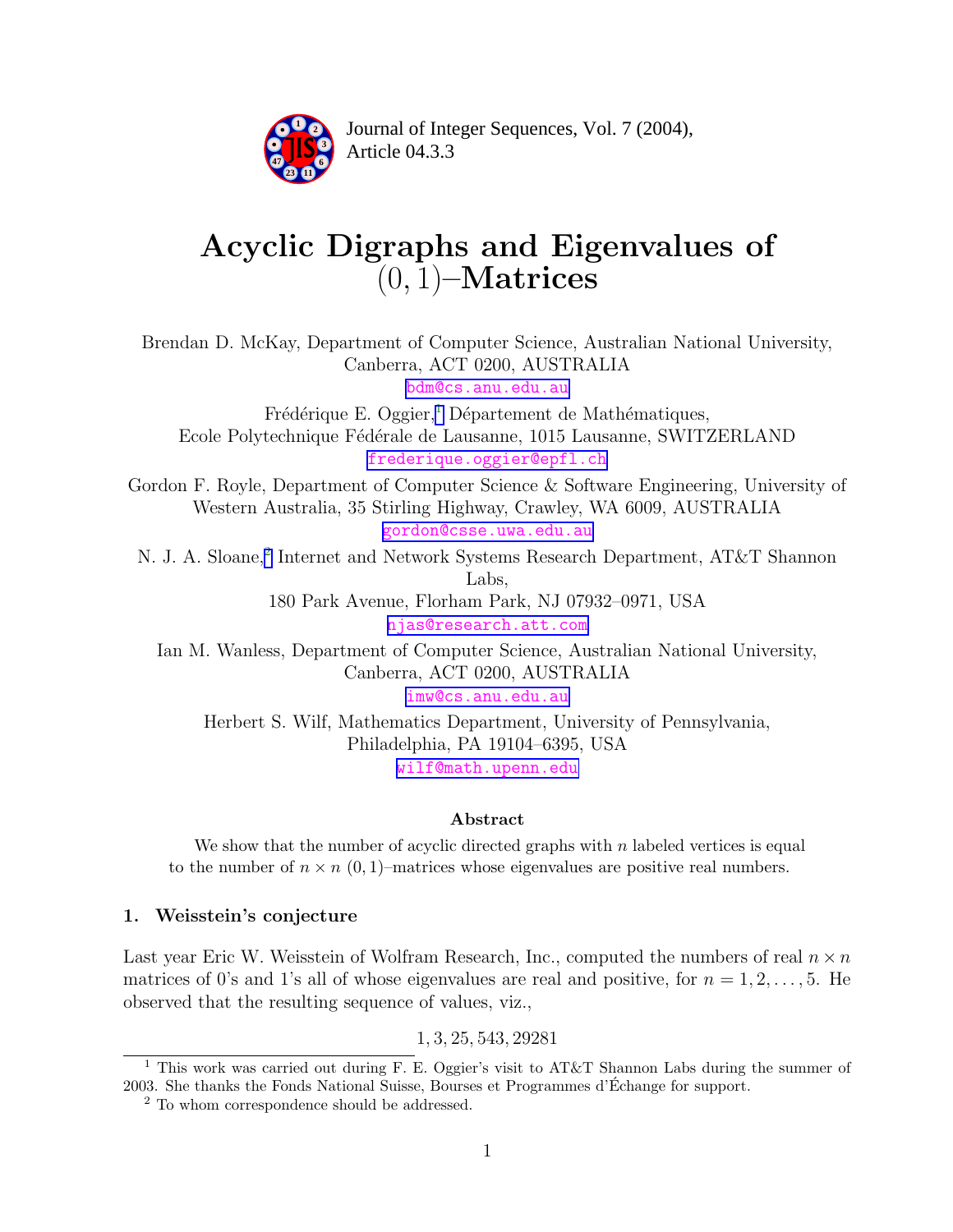<span id="page-1-0"></span>coincided with the beginning of sequence [A003024](http://www.research.att.com/cgi-bin/access.cgi/as/njas/sequences/eisA.cgi?Anum=A003024) in [\[8\]](#page-4-0), which counts acyclic digraphs with n labeled vertices. Weisstein conjectured that the sequences were in fact identical, and we prove this here.

Notation: a "digraph" means a graph with at most one edge directed from vertex  $i$  to vertex j, for  $1 \leq i \leq n, 1 \leq j \leq n$ . Loops and cycles of length two are permitted, but parallel edges are forbidden. "Acyclic" means there are no cycles of any length.

**Theorem 1.1.** For each  $n = 1, 2, 3, \ldots$ , the number of acyclic directed graphs with n labeled vertices is equal to the number of  $n \times n$  matrices of 0's and 1's whose eigenvalues are positive real numbers.

**Proof.** Suppose we are given an acyclic directed graph G. Let  $A = A(G)$  be its vertex adjacency matrix. Then A has only 0's on the diagonal, else cycles of length 1 would be present. So define  $B = I + A$ , and note that B is also a matrix of 0's and 1's. We claim B has only positive eigenvalues.

Indeed, the eigenvalues will not change if we renumber the vertices of the graph G consistently with the partial order that it generates. But then  $A = A(G)$  would be strictly upper triangular, and  $B$  would be upper triangular with 1's on the diagonal. Hence all of its eigenvalues are equal to 1.

Conversely, let  $B$  be a  $(0, 1)$ –matrix whose eigenvalues are all positive real numbers. Then we have

$$
1 \geq \frac{1}{n} \text{Trace}(B) \qquad \text{(since all } B_{i,i} \leq 1\text{)}
$$
\n
$$
= \frac{1}{n} (\lambda_1 + \lambda_2 + \dots + \lambda_n)
$$
\n
$$
\geq (\lambda_1 \lambda_2 \dots \lambda_n)^{\frac{1}{n}} \qquad \text{(by the arithmetic-geometric mean inequality)}
$$
\n
$$
= (\det B)^{\frac{1}{n}}
$$
\n
$$
\geq 1 \qquad \text{(since } \det B \text{ is a positive integer).} \qquad (1)
$$

Since the arithmetic and geometric means of the eigenvalues are equal, the eigenvalues are all equal, and in fact all  $\lambda_i(B) = 1$ .

Now regard  $B$  as the adjacency matrix of a digraph  $H$ , which has a loop at each vertex. Since

Trace
$$
(B^k)
$$
 =  $\sum_{i=1}^n \lambda_i^k = \sum_{i=1}^n 1 = n$ ,

for all k, the number of closed walks in  $H$ , of each length k, is n.

Since the trace of B is equal to n, all diagonal entries of B are 1's. Thus we account for all n of the closed walks of length k that exist in the graph H by the loops at each vertex. There are no closed walks of any length that use an edge of H other than the loops at the vertices.

Put  $A = B - I$ . Then A is a (0, 1)–matrix that is the adjacency matrix of an acyclic digraph.  $\Box$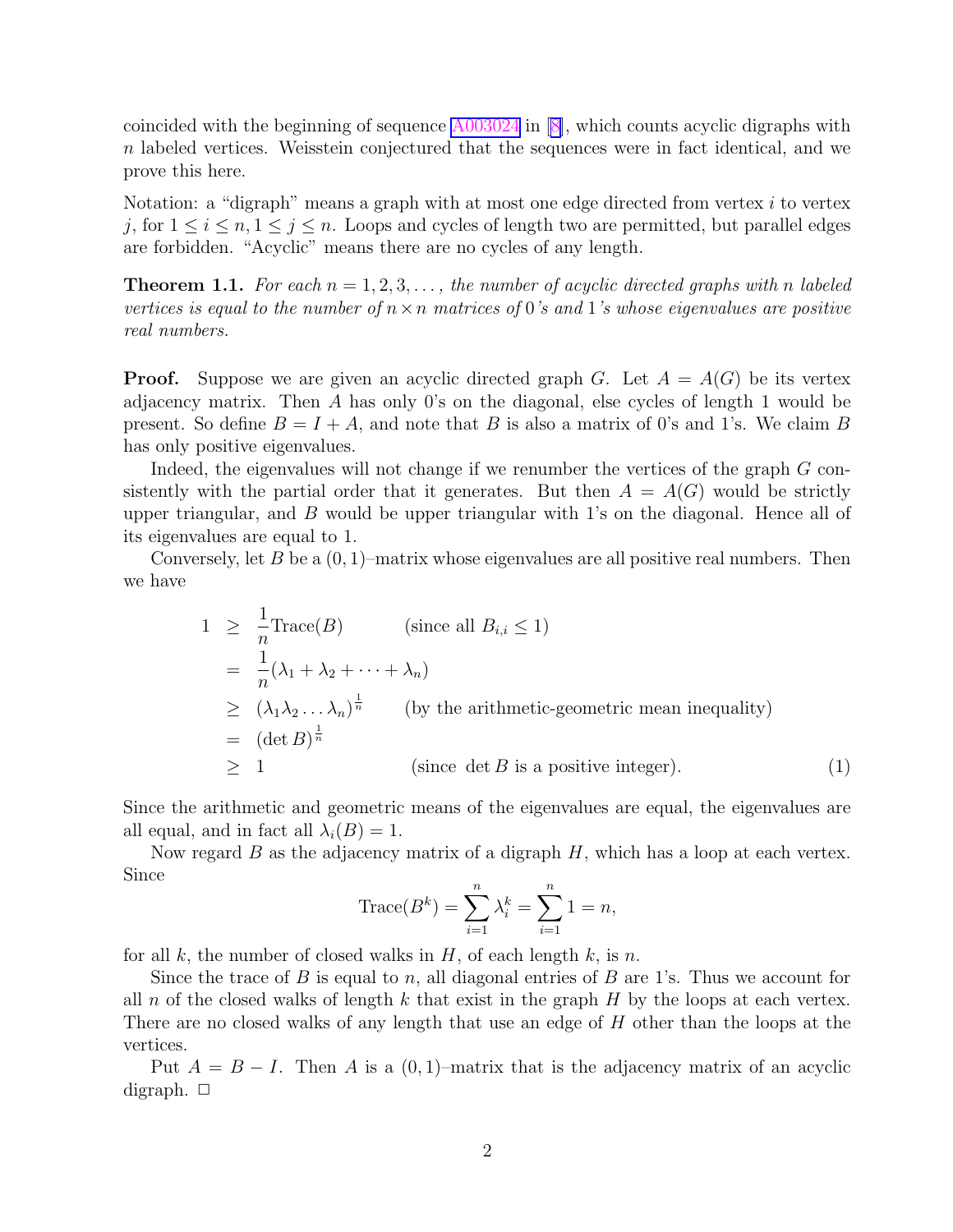Remark. We found only two related results in the literature. D. M. Cvetković, M. Doob and H. Sachs  $[3, p. 81]$  $[3, p. 81]$  show that a digraph G contains no cycle if and only if all eigenvalues of the adjacency matrix are 0. Nicolson  $[5]$  $[5]$  shows that for a nonnegative matrix M the following four conditions are equivalent: (a) there exists a permutation matrix  $P$  such that  $PMP'$  is strictly upper triangular; (b) there is no positive cycle in M (i.e. in the weighted digraph there is no cycle whose edges all have positive weight); (c) permanent $(M + I) = 1$ ; and (d)  $M$  is nilpotent.

#### 2. Corollaries.

(i) Let B be a  $(0, 1)$ –matrix whose eigenvalues are all positive real numbers. Then the eigenvalues are in fact all equal to 1. The only symmetric  $(0, 1)$ –matrix with positive eigenvalues is the identity.

(ii) Let B be an  $n \times n$  matrix with integer entries and  $Trace(B) \leq n$ . Then B has all eigenvalues real and positive if and only if  $B = I + N$ , where N is nilpotent.

(iii) If a digraph contains a cycle of length greater than 1, then its adjacency matrix has an eigenvalue which is zero, negative, or strictly complex. In fact, a more detailed argument, not given here, shows that if the length of the shortest cycle is at least 3, then there is a strictly complex eigenvalue.

(iv) The eigenvalues of a digraph consist of  $n - k$  0's and k 1's if and only if the digraph is acyclic apart from k loops.

(v) Define two matrices  $B_1, B_2$  to be *equivalent* if there is a permutation matrix P such that  $P'B_1P = B_2$ . Then the number of equivalence classes of  $n \times n$  (0,1)-matrices with all eigenvalues positive is equal to the number of acyclic digraphs with  $n$  unlabeled vertices. (These numbers form sequence [A003087](http://www.research.att.com/cgi-bin/access.cgi/as/njas/sequences/eisA.cgi?Anum=A003087) in [[8\]](#page-4-0).)

Proof. Two labeled graphs  $G_1$ ,  $G_2$  with adjacency matrices  $A(G_1)$ ,  $A(G_2)$  correspond to the same unlabeled graph if and only if there is a permutation matrix  $P$  such that  $P'A(G_1)P = A(G_2)$ . The result now follows immediately from the theorem.  $\Box$ 

(vi) Let B be an  $n \times n$  (-1, +1)–matrix with all eigenvalues real and positive. Then  $n = 1$  and  $B = [1]$ .

Proof. The argument that led to ([1\)](#page-1-0) still applies and shows that all the eigenvalues are 1,  $\det B = 1$  and  $Trace(B) = n$ . By adding or subtracting the first row of B from all other rows we can clear the first column, obtaining a matrix

$$
C = \left[ \begin{array}{cc} 1 & * \\ \mathbf{0} & D \end{array} \right],
$$

where 0 is a column of 0's and D is an  $n-1 \times n-1$  matrix with entries  $-2, 0, +2$  and det  $D = \det C = \det B = 1$ . Hence  $2^{n-1}$  divides 1, so  $n = 1$ .  $\Box$ 

It would be interesting to investigate the connections between matrices and graphs in other cases–for example if the eigenvalues are required only to be real and nonnegative (see sequences [A086510](http://www.research.att.com/cgi-bin/access.cgi/as/njas/sequences/eisA.cgi?Anum=A086510), [A087488](http://www.research.att.com/cgi-bin/access.cgi/as/njas/sequences/eisA.cgi?Anum=A087488) in [\[8\]](#page-4-0) for the initial values), or if the entries are  $-1$ , 0 or 1 ([A085506\)](http://www.research.att.com/cgi-bin/access.cgi/as/njas/sequences/eisA.cgi?Anum=A085506).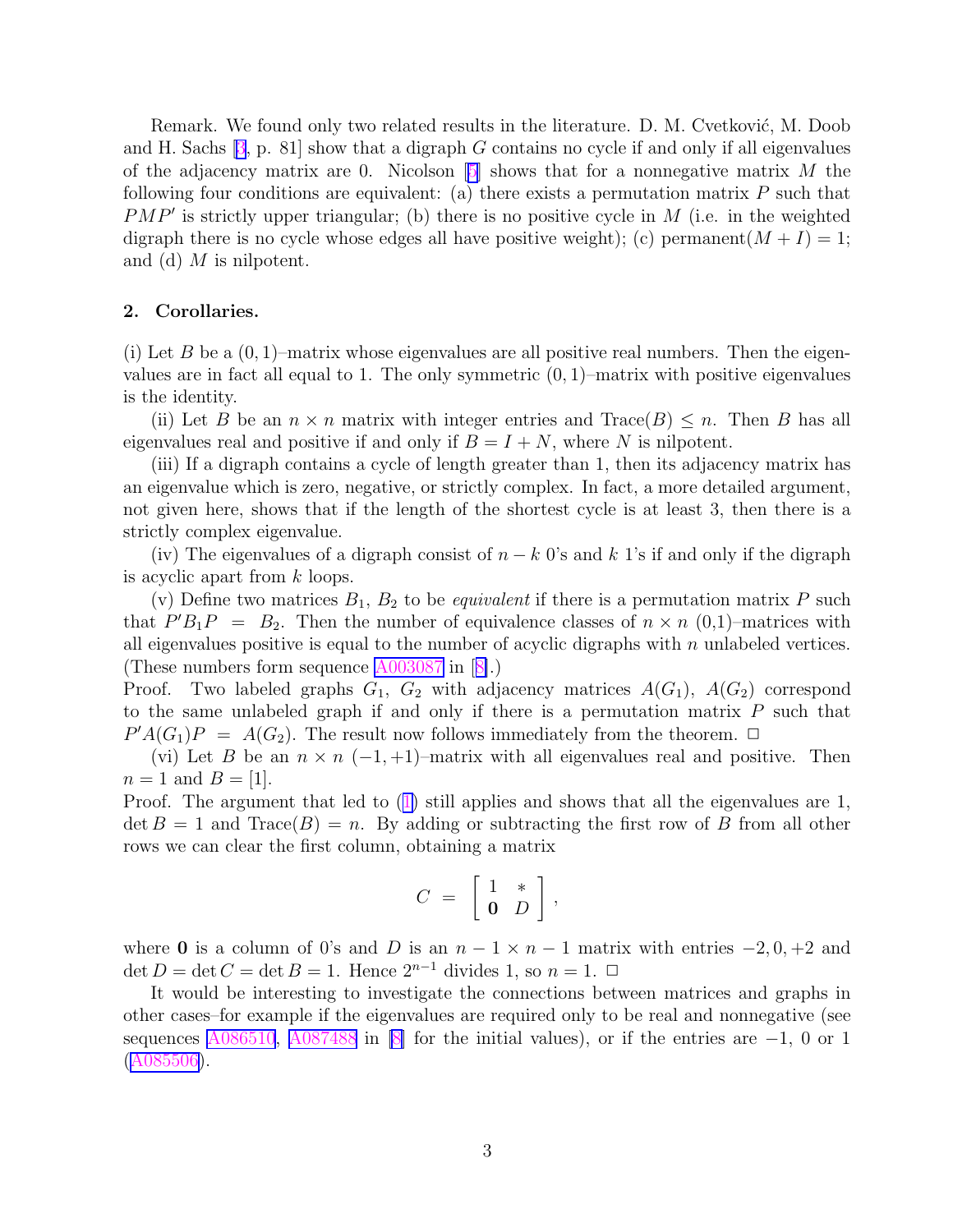#### <span id="page-3-0"></span>3. Bibliographic remarks

Acyclic digraphs were first counted by Robinson  $[6, 7]$ , and independently by Stanley  $[9]$  $[9]$ : if  $R_n$  is the number of acyclic digraphs with n labeled vertices, then

$$
R_n = \sum_{k=1}^n (-1)^{k+1} \binom{n}{k} 2^{k(n-k)} R_{n-k} ,
$$

for  $n \geq 1$ , with  $R_0 = 1$ , and

$$
\sum_{n=0}^{\infty} R_n \frac{x^n}{2^{\binom{n}{2}} n!} = \left[ \sum_{n=0}^{\infty} (-1)^n \frac{x^n}{2^{\binom{n}{2}} n!} \right]^{-1}
$$

.

The asymptotic behavior is

$$
R_n \sim n! \frac{2^{\binom{n}{2}}}{Mp^n} ,
$$

where  $p = 1.488...$  and  $M = 0.474...$ 

The asymptotic behavior of  $R(n, q)$ , the number of these graphs that have q edges, was found by Bender *et al.*  $[1, 2]$ , and the number that have specified numbers of sources and sinks has been found by Gessel [4].

### References

- [1] E. A. Bender, L. B. Richmond, R. W. Robinson and N. C. Wormald, The asymptotic number of acyclic digraphs, I, *Combinatorica* **6** (1986), 15–22.
- [2] E. A. Bender and R. W. Robinson, The asymptotic number of acyclic digraphs, II,  $J$ . Combin. Theory, Ser. B 44 (1988), 363–369.
- [3] D. M. Cvetković, M. Doob and H. Sachs, Spectra of Graphs, third ed., Barth, Heidelberg, 1995.
- [4] I. M. Gessel, Counting acyclic digraphs by sources and sinks, Discrete Math., 160 (1996), 253–258.
- [5] V. A. Nicholson, Matrices with permanent equal to one, Linear Algebra and Appl. 12 (1975), 185–188.
- [6] R. W. Robinson, Enumeration of acyclic digraphs, in: R. C. Bose et al. (Eds.), Proc. Second Chapel Hill Conf. on Combinatorial Mathematics and its Applications (Univ. North Carolina, Chapel Hill, N.C., 1970), Univ. North Carolina, Chapel Hill, N.C., 1970, pp. 391-399.
- [7] R. W. Robinson, Counting labeled acyclic digraphs, in: F. Harary (Ed.), New Directions in the Theory of Graphs, Academic Press, NY, 1973, pp. 239–273.